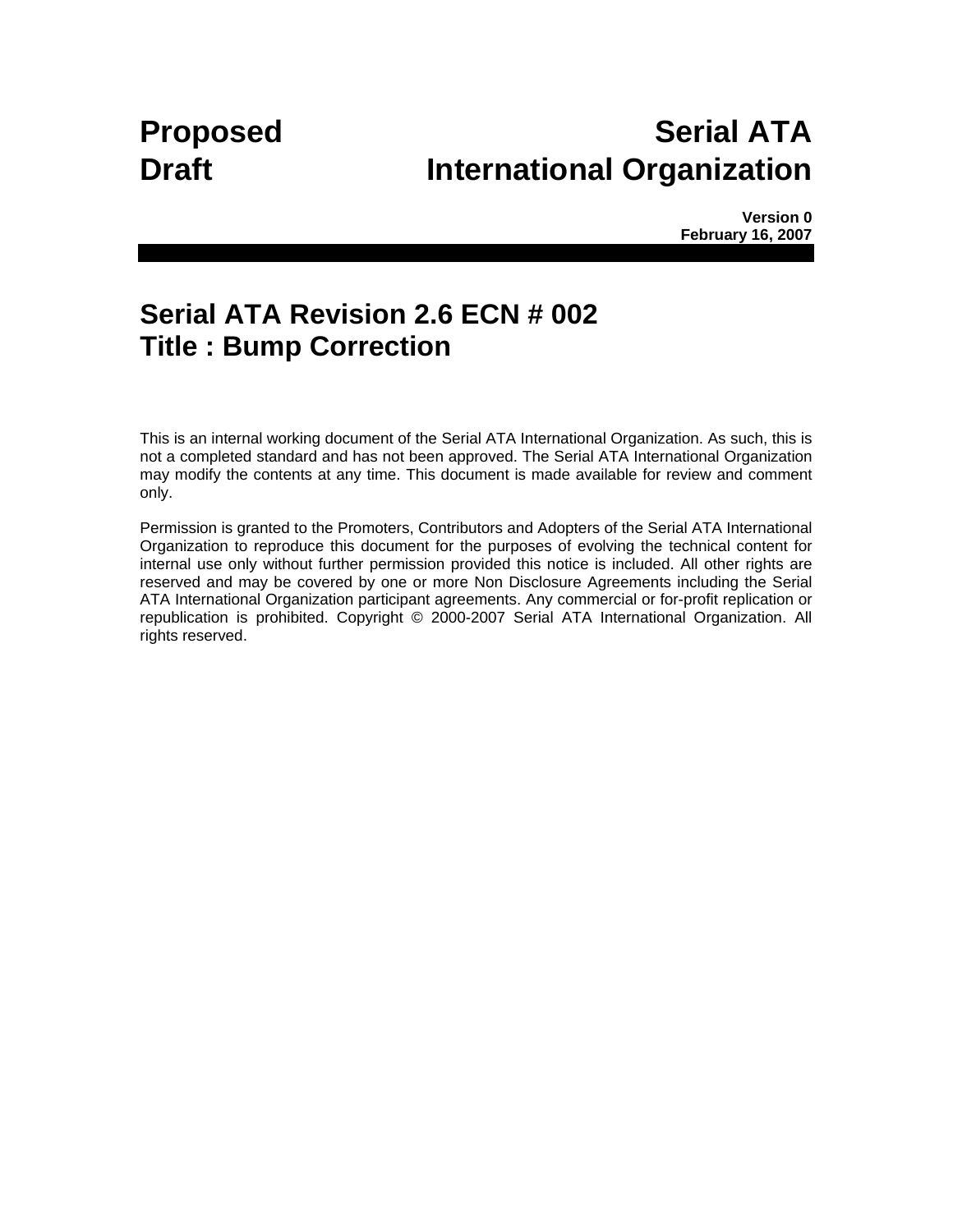This Draft Specification is NOT the final version of the Specification and is subject to change without notice. A modified, final version of this Specification ("Final Specification") when approved by the Promoters will be made available for download at this Web Site: http://www.serialata.org.

THIS DRAFT SPECIFICATION IS PROVIDED "AS IS" WITH NO WARRANTIES WHATSOEVER, INCLUDING ANY WARRANTY OF MERCHANTABILITY, NON-INFRINGEMENT, FITNESS FOR ANY PARTICULAR PURPOSE OR ANY WARRANTY OTHERWISE ARISING OUT OF ANY PROPOSAL, SPECIFICATION, OR SAMPLE. Except for the right to download for internal review, no license, express or implied, by estopple or otherwise, to any intellectual property rights is granted or intended hereunder.

THE PROMOTERS DISCLAIM ALL LIABILITY, INCLUDING LIABILITY FOR INFRINGEMENT OF ANY PROPRIETARY RIGHTS, RELATING TO USE OF INFORMATION IN THIS DRAFT SPECIFICATION. THE PROMOTERS DO NOT WARRANT OR REPRESENT THAT SUCH USE WILL NOT INFRINGE SUCH RIGHTS.

THIS DOCUMENT IS AN INTERMEDIATE DRAFT FOR COMMENT ONLY AND IS SUBJECT TO CHANGE WITHOUT NOTICE.

\* Other brands and names are the property of their respective owners.

Copyright © 2005-2007 Serial ATA International Organization. All rights reserved.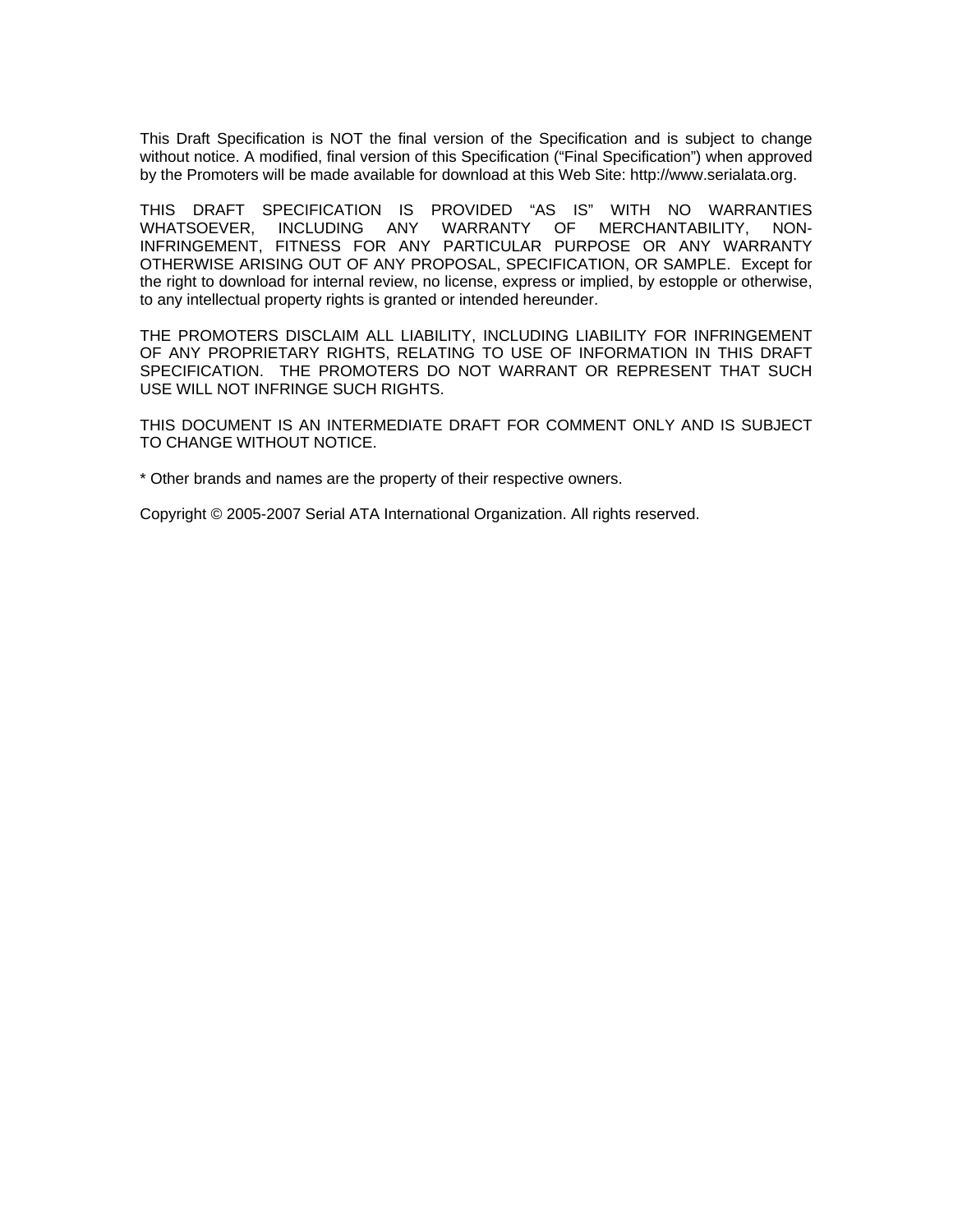## **Author Information**

| uthor<br>Name                  | `omnanı | <br>address                   |
|--------------------------------|---------|-------------------------------|
| . .<br>Jerry<br><b>Kachlıc</b> | Molex   | Kachlic@molex.com<br>Jer<br>K |

## **Workgroup Chair Information**

| Workgroup (Phy, Digital,<br>$etc.$ | <b>Chairperson Name</b> | <b>Email address</b>     |
|------------------------------------|-------------------------|--------------------------|
| CabCon                             | Frank Chu               | Frank.Chu@hitachigst.com |

## **Document History**

| Version | Date     | <b>Comments</b>                                                                                 |
|---------|----------|-------------------------------------------------------------------------------------------------|
| 0       | 02/16/07 | Initial release. Re-release of previously ratified ECN 025 to log against<br>SATA Revision 2.6. |
|         |          |                                                                                                 |
|         |          |                                                                                                 |
|         |          |                                                                                                 |
|         |          |                                                                                                 |
|         |          |                                                                                                 |
|         |          |                                                                                                 |
|         |          |                                                                                                 |
|         |          |                                                                                                 |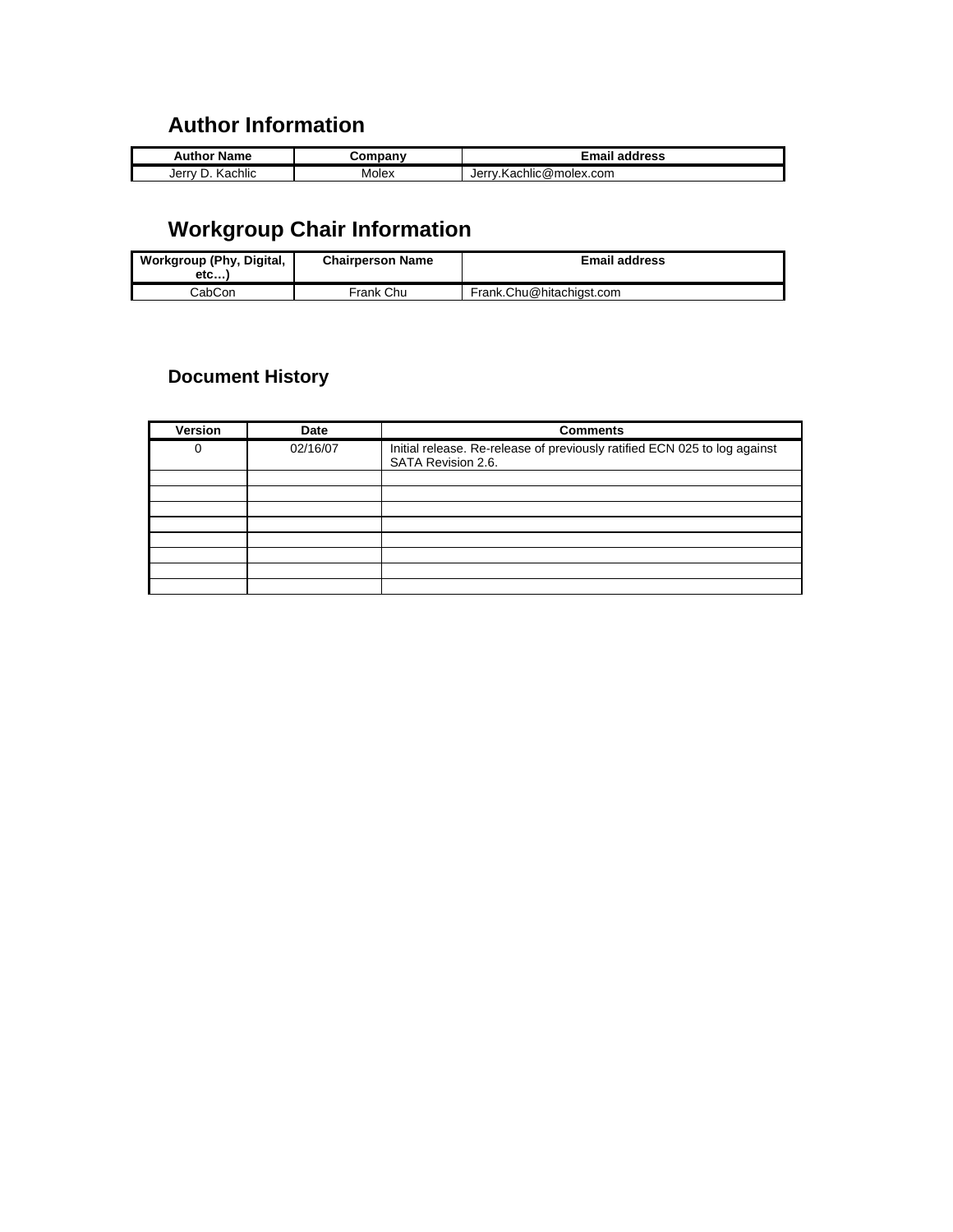### **1 Introduction**

Signal cable receptacle connector "bump" profile (reference figure 30 – section A-A). The current dimensional control of the bump is 0.35+/-0.05mm. A worse case tolerance study of the fit between the cable receptacle connector and either Host or Device Plug yields a line to line condition (no interference of the bump to the recess in the plug).

The same conditions exist for the Power cable receptacle connector (reference figure 38, section A-A) section A-A label is missing.

The current dimensional controls make it difficult to improve cable receptacle connector retention by increasing the profile height of the "bump".